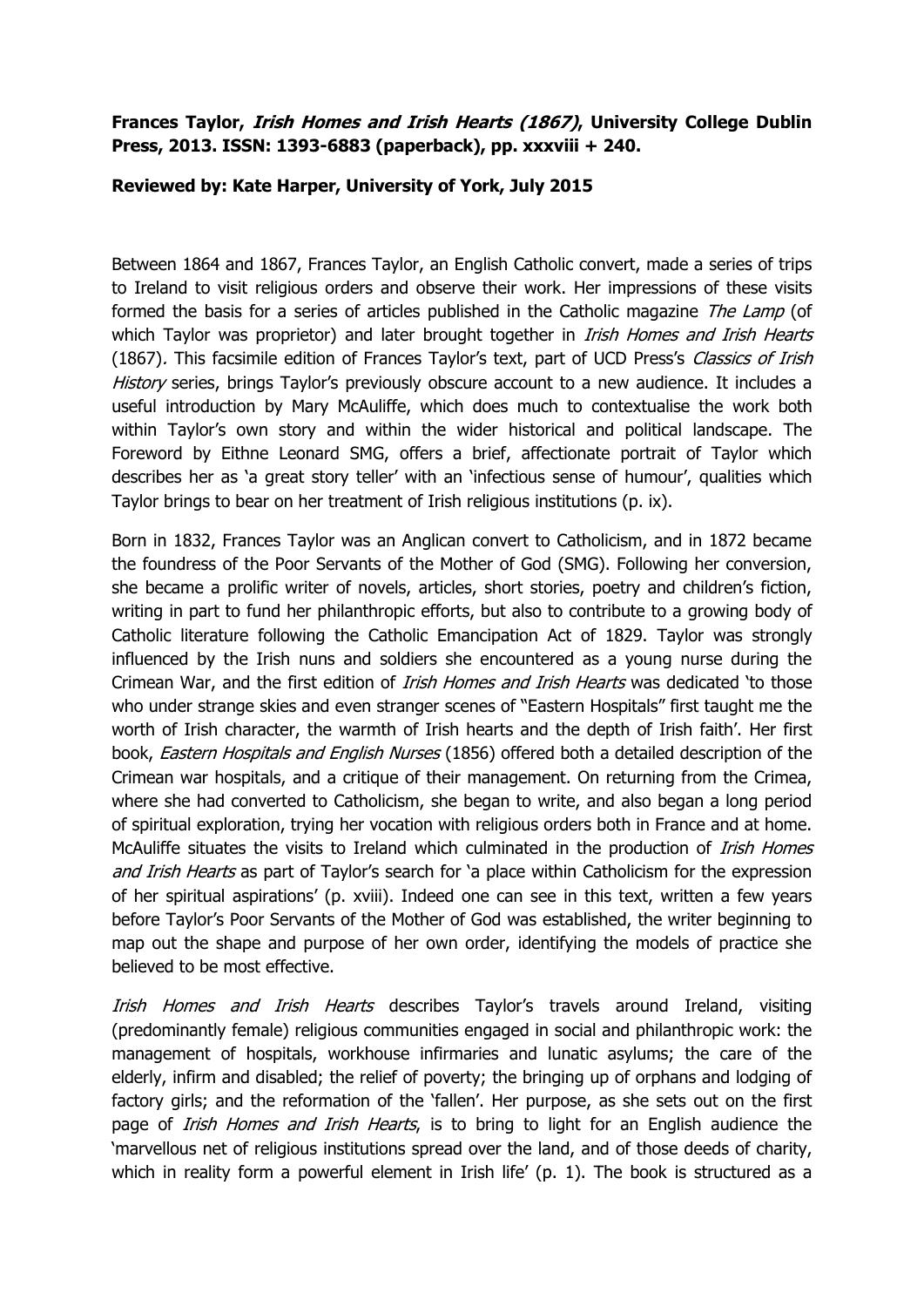travelogue (McAuliffe's introduction offers a brief but useful discussion of the structure of the text, which does much to clarify matters for those not familiar with the geography of Ireland), bookended by discussions of Irish history and politics. From the outset, Taylor declares that an understanding of 'the religious and charitable institutions which have risen on Irish soil' is vital in developing 'a right understanding of the state of the country, the character of the people, and her prospects for the future' (ibid.). Taylor positions herself as sympathetic to Irish opposition to English rule, although this sympathy is not as uncomplicated as it first appears, and is undercut by her rather trenchant views on Fenianism. From the outset, Taylor insists that her book is neither travel memoir nor political treatise, declaring that

There is certainly no lack of books about Ireland. 'Tours' and 'Visits' to and 'Sketches' and 'Scenes' in, the Emerald Isle abound on all sides; and at the present time the subject of Ireland is in everybody's mouth, and her wants and their remedies, her shortcomings and difficulties, are discussed on all sides. I do not desire to follow in this beaten track, or to enter into a disquisition on these vexed questions. (ibid.)

However, in the final chapter of the text, Taylor does precisely what she set out not to do, and offers her perspective on the 'Irish Question'. Her central point is that Catholicism is a vital part of Irish identity, and England's attempts to change or suppress this reduce the Irish to 'a conquered people [...] not an independent part of a great empire' (p. 224). While she is not arguing for political independence from England, her wish for religious freedom could not be clearer. Throughout, Taylor finds it 'impossible to avoid' engaging with the subject of 'souperism' (the practice of offering food to poverty-stricken families on condition that they convert to Protestantism or send their children to Protestant schools), describing it as 'disgraceful', 'detestable' and diabolical' (pp. 95–6).

Between these historical and political bookends, Taylor's primary interest is in the charitable institutions run by female religious orders, and the domestic model of social care along which they are organised. The stories of how the homes came into being are recounted in detail, and well-known women religious such as Nano Nagle, Mary Aikenhead and Catherine MacCauley populate the book's pages. The Irish homes which receive her most favourable reviews are those run along domestic lines, with the superior positioned as the mother. Taylor is particularly taken with a lodging house for factory workers run by the Sisters of St Vincent de Paul, noting that,

I have rarely seen a charitable work which appealed more to my sympathy than this. It is so completely helping the poor to help themselves – keeping up in the girls a spirit of honest independence while giving them at the same time the protection and quidance they require at their age and in their position  $-$  quarding them from continual and terrible temptations to sin. (p. 115)

The 'factory girls' insist on calling the superior 'Mother', entrust her with their savings, and seek her advice on a variety of financial and personal matters (pp. 114–115). In microcosm, this is Taylor's ideal social project: the institution replicates the home, the poor attain selfsufficiency, and the vulnerable are protected from falling into sin by the motherly influence of the nuns. Another home which she singles out for particular praise is a Carmelite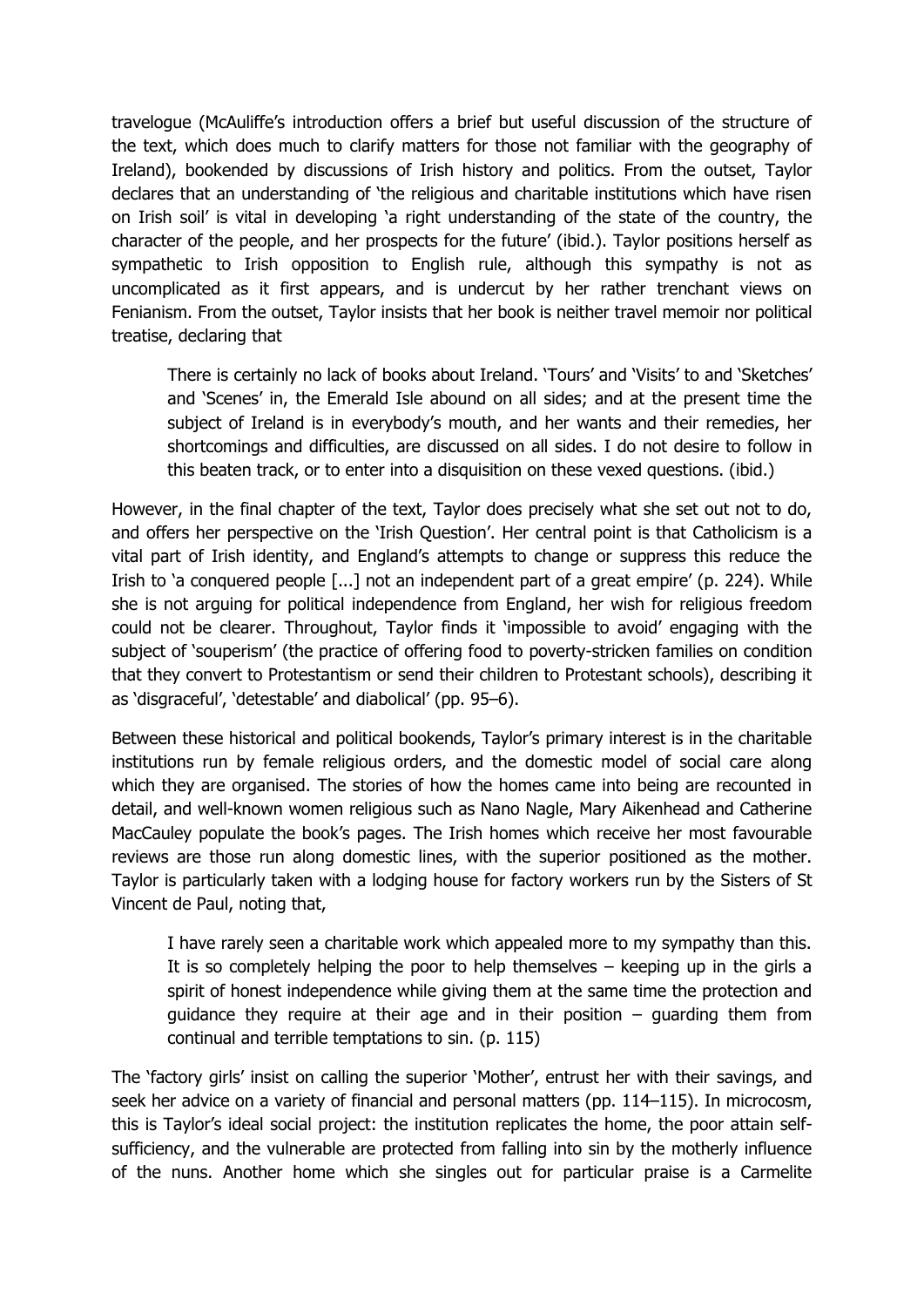orphanage in Sandymount, 'because it was more homely and simple than orphanages usually are' (p. 213). She does not, however, believe it to be in the children's best interest to aspire to rise above their station, and finds that 'the little discomforts and roughness they had to encounter would be an excellent preparation for their future life' (pp. 213-4). While always advocating for the poor to be treated well, Taylor notes that 'We are all of us as particular about our *castes* as any Indians that ever lived', and she does not expect or desire the poor to rise above the servant class (p. 132). The 'greatest fault', she notes, 'with the old orphanage management [...] is that it does not train orphan girls to be good servants', and she is approving of a system whereby the orphan is not 'brought up too tenderly' and rendered unfit for 'the petty injustices, thoughtlessness, and selfishness' of the world (pp. 102–3). Taylor's comments, which surely feel outmoded to a modern reader, are heavily influenced by the prevailing Victorian attitudes to both children and the poor, and offer a useful illustration of the development of nineteenth-century attitudes towards social care.

McAuliffe's introduction acknowledges that Taylor's portrayal of Irish institutions is 'sometimes uncritical and biased' (as the above description of her attitudes to the poor and issues of class demonstrates), but also points out that she is 'not, in fact, completely uncritical of the female religious orders, as Taylor did question some of the work and care practices in the institutions she visited' (p. xxxii). For example, Taylor is far from sure whether or not women should remain permanently in Magdalen asylums, but she lays out both sides of the debate. The scope of McAuliffe's introduction does not allow a detailed examination of the elements of the religious Orders' practices which may have been more worthy of criticism, and it will be interesting to see how historians locate this text within the wider exploration of some of the less gentle treatment of 'penitents'. Taylor was not, in fact, one to shy away from criticising the status quo when she saw fit (as *Eastern Hospitals and* English Nurses demonstrates), and she is highly critical of the (secular) workhouse at Galway, where she is 'dreadfully pained' by the condition of the girls in the workhouse school ('the uncared-for, wild aspect of these children was most terrible to behold'), and appalled to see them housed cheek by jowl with 'unmarried mothers and their babies' (pp. 190–1). Her views on the workhouse system could not be plainer or more critical: 'How such things can be suffered to go on in a Christian country is a mystery; and how the rulers of a land can allow the prevalence of the workhouse system, calculated to demoralise a large portion of the population, is also extraordinary' (p. 191).

Taylor notes that, of the charitable institutions of Ireland, 'Few [...] of those conducted by nuns escaped my notice', and her account is indeed comprehensive (p. 208). Her description of the 'homes' is rooted in a domestic economy which prioritises the virtues of neatness, cleanliness, order and piety. The wards of a convalescent home run by the Sisters of Charity, for example, are described in detail, with domestic accoutrements painstakingly noted: 'comfortable beds, spotlessly clean and neat [...] easy chairs, tables on which stood lamps ready for lighting; books, games, dominoes to while away the tedious hours' (p. 24). Taylor comments that 'it would turn the brain of a workhouse guardian to see this establishment, and to find out that the Sisters think nothing too good for their beloved poor' (ibid). Similarly, the Limerick workhouse infirmary, superintended by the Sisters of Mercy, boasts 'floors clean and fresh, beds with spotless linen and white coverings; the medicines, books and little comforts the patients require close at their side; the Sisters of Mercy with